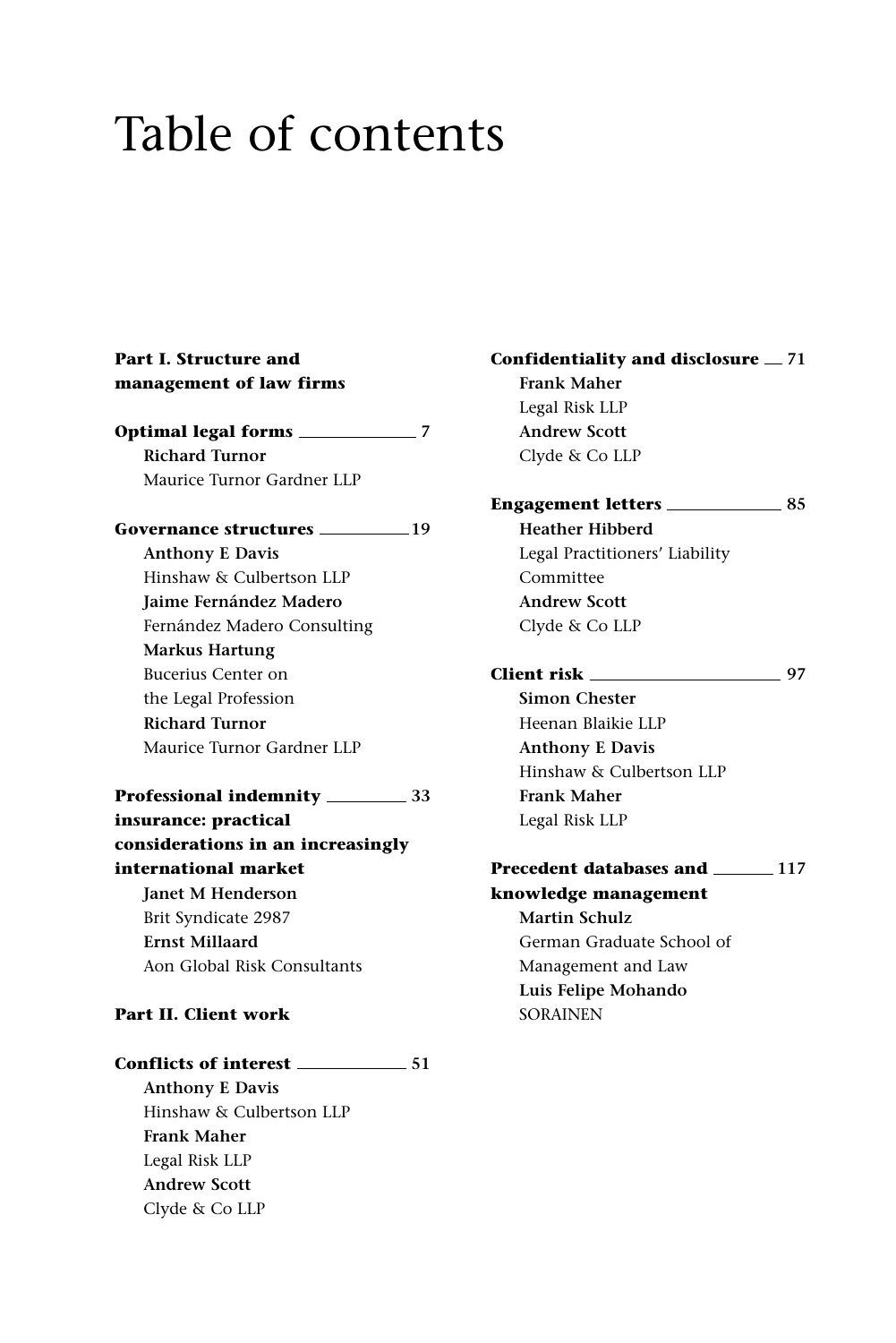**Review processes and 129 client satisfaction: handling high-risk cases Tracey Calvert**

Oakalls Consultancy Limited **Anthony E Davis** Hinshaw & Culbertson LLP **Richard Harrison** Clyde & Co LLP

## **Managing the client 143 engagement**

**Tracey Calvert** Oakalls Consultancy Limited **Abhijit Joshi** AZB & Partners **Frank Maher** Legal Risk LLP **Angeline Poon** Rajah & Tann LLP

#### **Part III. Data protection**

**Data protection and 157 privacy in the United States Steven M Puiszis** Hinshaw & Culbertson LLP

**Data protection and \_\_\_\_\_\_\_\_\_\_\_ 167 privacy in Europe Silvia C Bauer Silke Gottschalk** Luther

## **Part IV. Money laundering**

**Money laundering 175**

**Sue Mawdsley** Legal Risk LLP **Suzie Ogilvie** Freshfields Bruckhaus Deringer LLP **Part V. HR issues**

**Hiring – identifying 189 the key risks Ruth Bonino Chris Holme** Clyde & Co LLP

**Lateral hiring of partners 197 – the hiring process Ruth Bonino Chris Holme** Clyde & Co LLP

**Integration of lateral hires 205 Anthony E Davis** Hinshaw & Culbertson LLP

**Personal development 209 policies Jaime Fernández Madero** Fernández Madero Consulting

#### **Part VI. Financial risk**

**Financial risk management 213 in law firms Anthony E Davis** Hinshaw & Culbertson LLP **Frank Maher** Legal Risk LLP **Wolfgang Weiss** University of Applied Arts, Coburg

# **Non-lawyer ownership of 227 law firms and outsourcing**

**of legal services Anthony E Davis** Hinshaw & Culbertson LLP **Heather Hibberd** Legal Practitioners' Liability Committee **Frank Maher** Legal Risk LLP